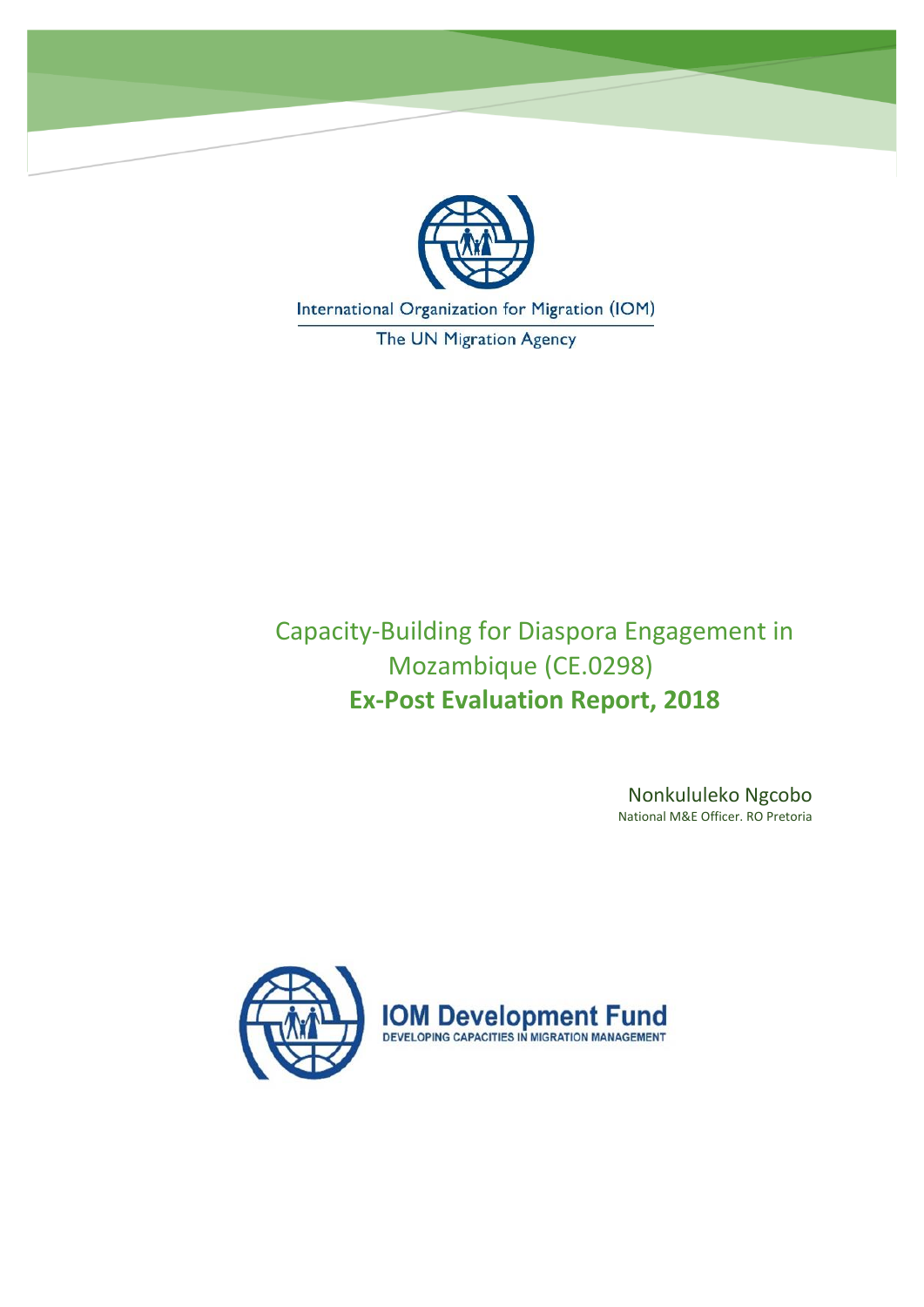# *Table of Contents*

| 2.  |     |                                                                              |  |
|-----|-----|------------------------------------------------------------------------------|--|
| 3.  |     |                                                                              |  |
|     |     |                                                                              |  |
|     | 3.2 |                                                                              |  |
| 4.  |     |                                                                              |  |
| .5. |     |                                                                              |  |
|     |     | Annex 1: List Of Individuals and Institutions Involved in the Evaluation  12 |  |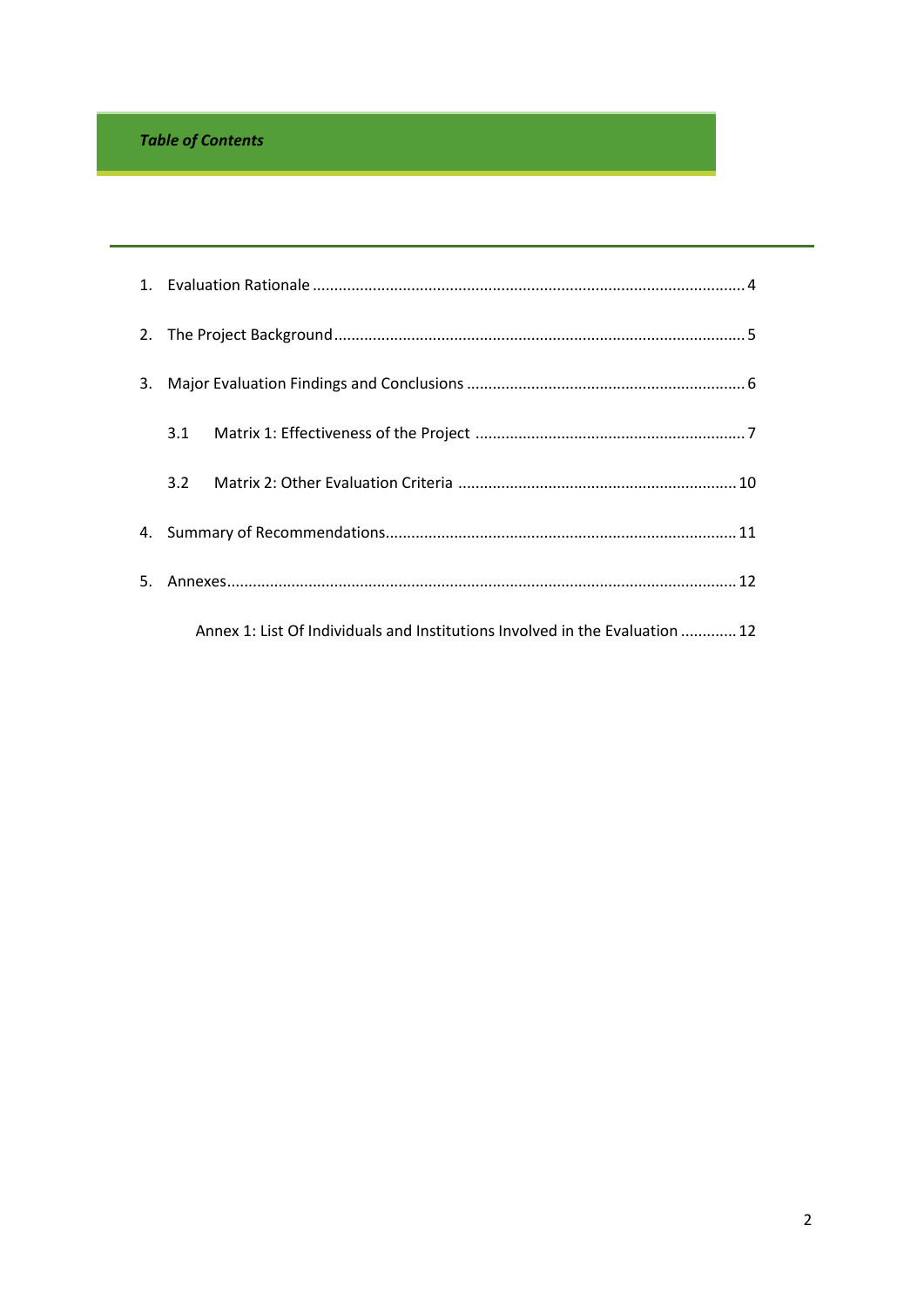# *List of Acronyms*

- **INACE** National Institute for Mozambican Communities Abroad
- **IOM** International Organization for Migration
- **GoM** Government of the Republic of Mozambique
- **TWG** Technical Working Group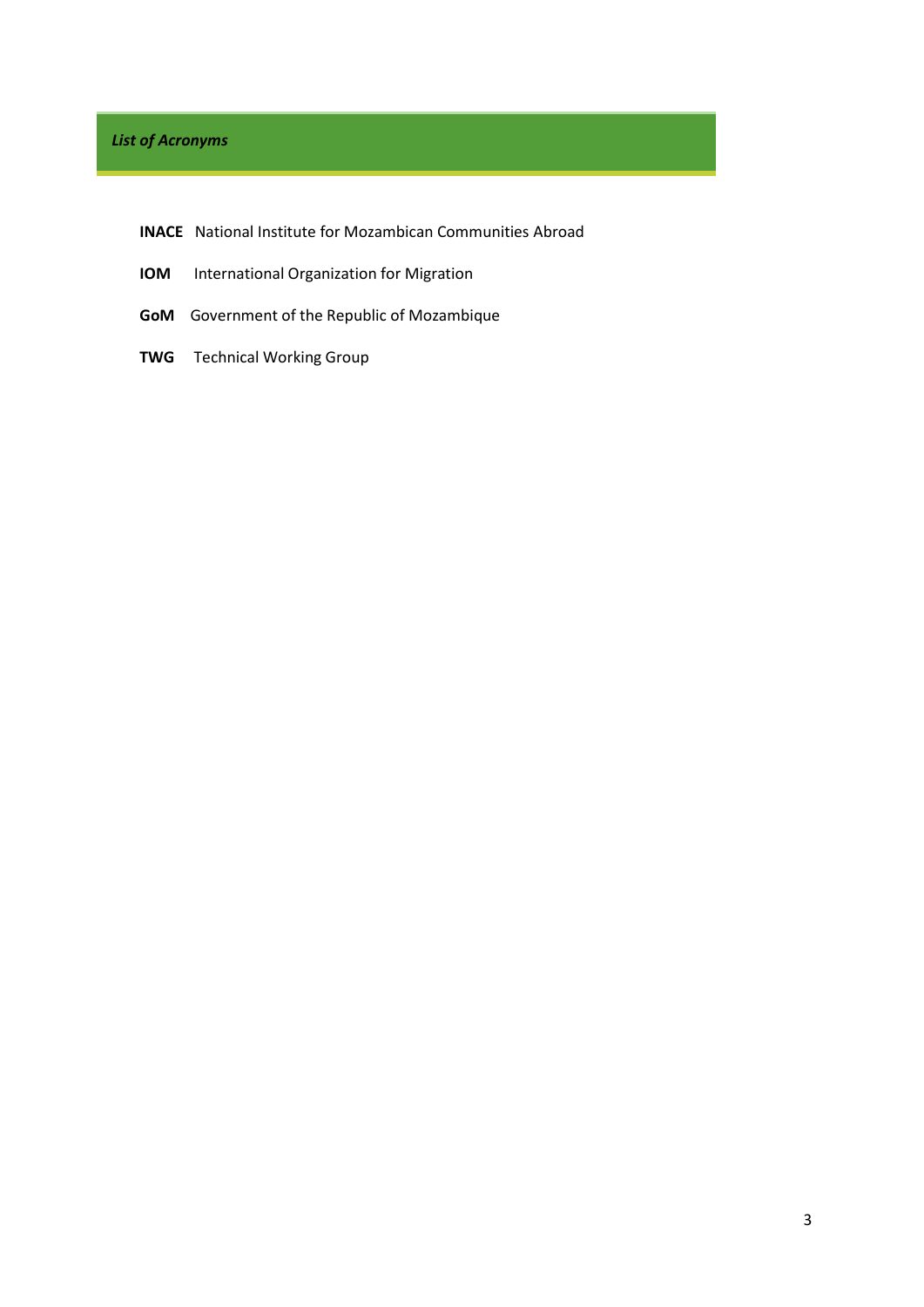#### <span id="page-3-0"></span>**1.0 EVALUATION RATIONALE**

This evaluation is a final assessment of the project, as per the project documents. The evaluation results will be shared internally within IOM and the IOM Development Fund, and will offer information for future project development in similar geographical and/or thematic settings. Moreover, key findings will be made available to relevant stakeholders within the Government of the Republic of Mozambique. (GoM)

The overall objective of this evaluation was to determine whether the project achieved its intended objective. The specific objectives of the evaluation included:

- Assess whether the project has met the intended objective and outputs as set out in the project proposal;
- Assess the impact of the activities which were carried out through the project;
- Assess the challenges experienced during the implementation of the project, which impacted on successful project implementation and propose corrective measures to guide future programming;

The evaluation utilized a qualitative research approach i.e. document review and Key Informant Interviews (KII). The main participants of the evaluation were officials from different government departments who were actively involved in the project either as members of the technical working group (TWG) or stakeholders who were involved in the inception phase of the project as well as IOM staff members who played a role in the project implementation.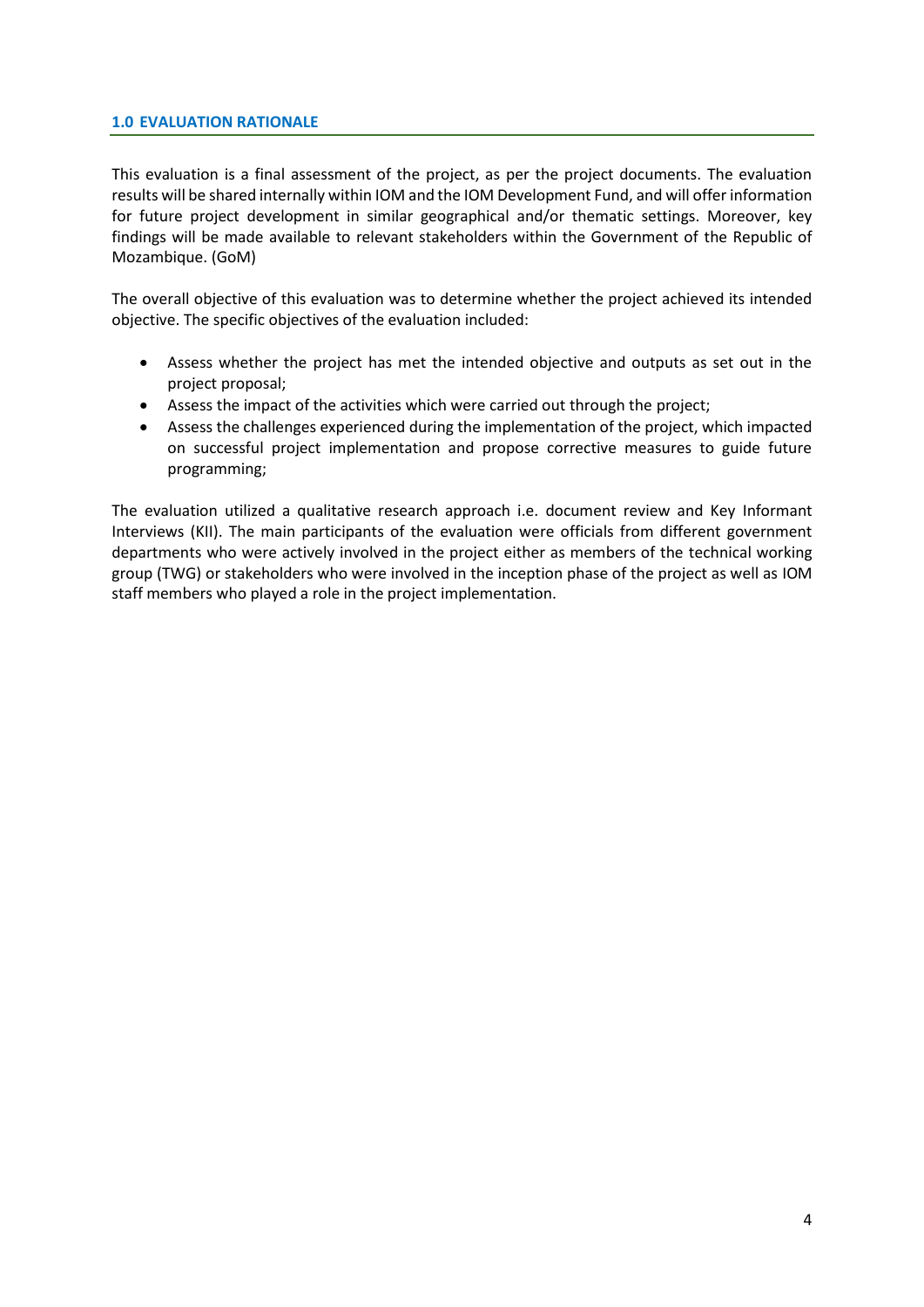#### <span id="page-4-0"></span>**2.0 THE PROJECT BACKGROUND**

<span id="page-4-1"></span>1

The overall objective of this project was to facilitate, enable and encourage meaningful communication between the Government of Mozambique (GoM) and the Mozambican diaspora, with the aim of promoting diaspora engagement in Mozambique's national development agenda. This was undertaken through two outcome areas: the first was through building the capacity of the GoM to enhance their engagement with the diaspora, and the second was through the creation and consolidation of a Mozambican diaspora network and facilitating their access to information about opportunities to engage with Mozambique.

The first outcome, was envisaged to be achieved through sensitisation seminars with the key stakeholders such as the GoM and diplomats, these seminars would be led by IOM migration and development specialists as well as through an exchange visit within sub-Saharan Africa where best practice regarding diaspora engagement programmes exists and the second outcome would be achieved through the development of an online platform which would have three different communication tools to disburse information relating to issues of national development such as job postings, investment opportunities and as well as legislative and consular procedures which would be of paramount importance to the diaspora.

This project was implemented in collaboration with the Government of Mozambique between September 2015 and February 2017. During the project implementation period, some notable achievements to foster diaspora members' ability to engage in national development through accessing, INACE<sup>1</sup> communications platform included;

- Increased government willingness to work closely with the Mozambican diaspora following the experiences learned in Ethiopia during the study and the generation of new ideas to foster a more inclusive approach;
- Realization of the first National Diaspora Forum, where government and diaspora representatives discussed ways to communicate regularly;
- Created a network of Mozambicans living in the diaspora and endorsed by the government as a legitimate diaspora representation platform;
- Increase of more than 50 per cent in the number of Mozambicans living in the diaspora that used INACE's communication platform to communicate with other Mozambican living abroad and in Mozambique;
- Increase of nearly 35 per cent in registration/likes on the communication tools (Facebook and website).

<sup>&</sup>lt;sup>1</sup> INACE is Portuguese for the National Institute for Mozambican Communities in the Diaspora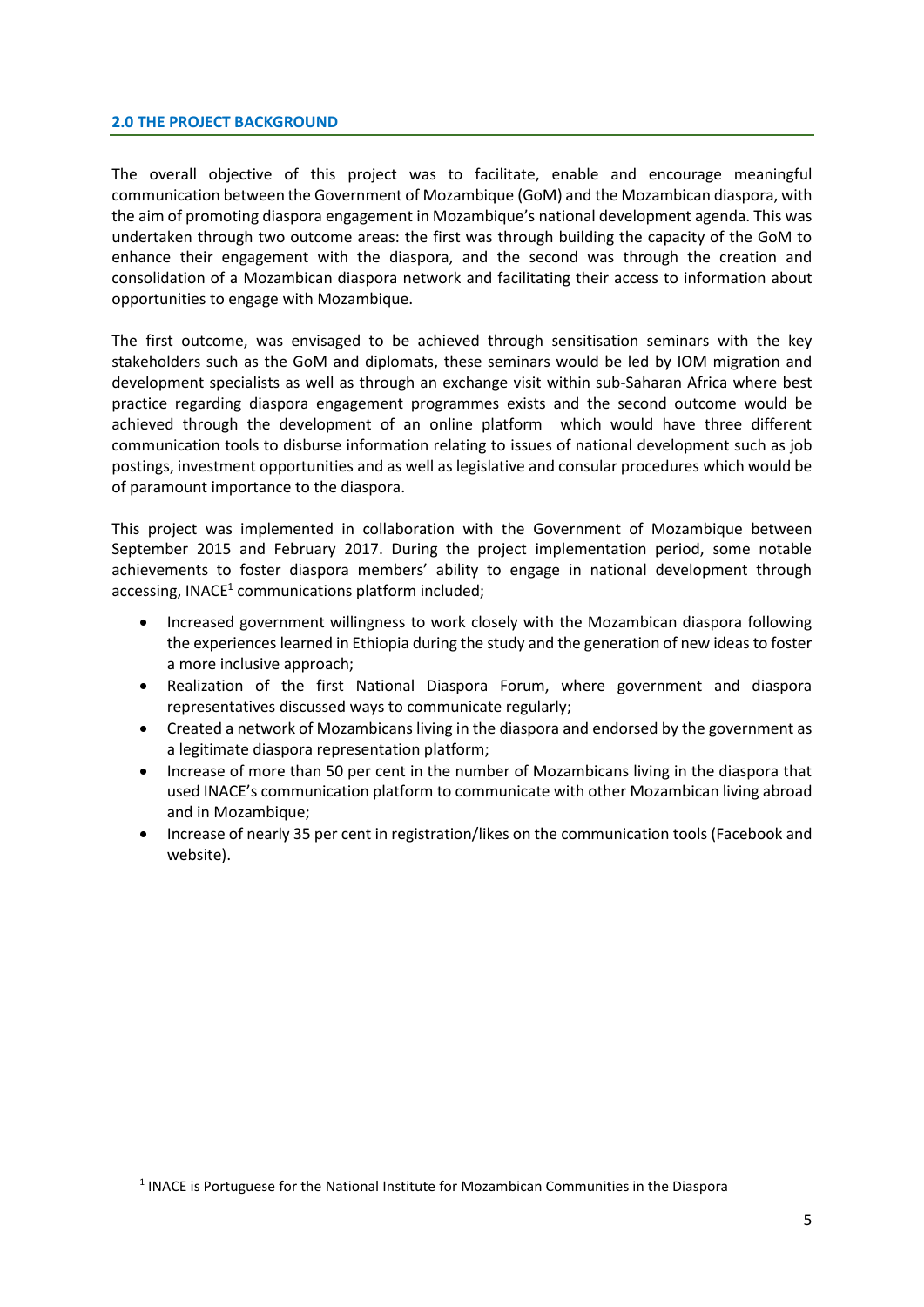### **Engagement of diaspora and government during the conceptualisation of the project improved ownership of the project during implementation**

During the conceptualisation stage of the project, INACE noted that they engaged diaspora associations where the Mozambican consulates are located i.e. in Durban and Johannesburg. This was done with the aim of involving them in the conscripting of project activities, establishing buy-in as well as to understand the main issues plaguing the diaspora at the time. The same process was initiated with GOM before the implementation of the project. This was also in an effort to draw ownership but more importantly to make government understand that Mozambican diaspora were indirectly contributing to the economy through remittances but also that many wanted to be active participants in the country's economy which at the time had been staggering at  $+/- 7\%$ <sup>2</sup>. This inclusion of both parties during the conceptualisation phase meant that both these crucial stakeholders were willing and eager participants in the project and as a result engagement between the two are still ongoing.

#### **Establishment of a technical working group set in motion inter-ministerial coordination on migration/diaspora matters that continued even after the IOM project.**

The technical working group which was a product of this project and constitutes of the Ministries of Justice, Foreign Affairs, Labour, Finance, Home Affairs, Public Works and Water Resources and State Administration, is still meeting frequently (quarterly) to discuss issues pertaining to migrants. This is despite the project coming to an end. During these meetings, migrants' needs are discussed and a resolution is established, for example if a Mozambican who is studying in South Africa is in need of a scholarship, through INACE, his case would be referred to the Ministry of Education and the status of the case would then be discussed during TWG meetings.

#### **More too to improve on integration of gender perspectives in the project**

Besides the gender disaggregation for all the individual stakeholders involved, the project was silent on gender dynamics which could impede or facilitate the success of the project. These dynamics would include issues on how the different genders experience living in the diaspora and therefore how subsequent programmes could be developed and implemented on the basis of said experiences. The evaluation did not find an intentional gender informed design of project activities or implementation approaches that acknowledges the unique needs, perspectives and experiences of men and women in diaspora that could inform the success or failure of their engagement back home. The project proposal and reports however did present some information disaggregated by sex.

1

<sup>&</sup>lt;sup>2</sup> World Bank data, 2014 [\(https://data.worldbank.org/indicator/NY.GDP.MKTP.KD.ZG](https://data.worldbank.org/indicator/NY.GDP.MKTP.KD.ZG))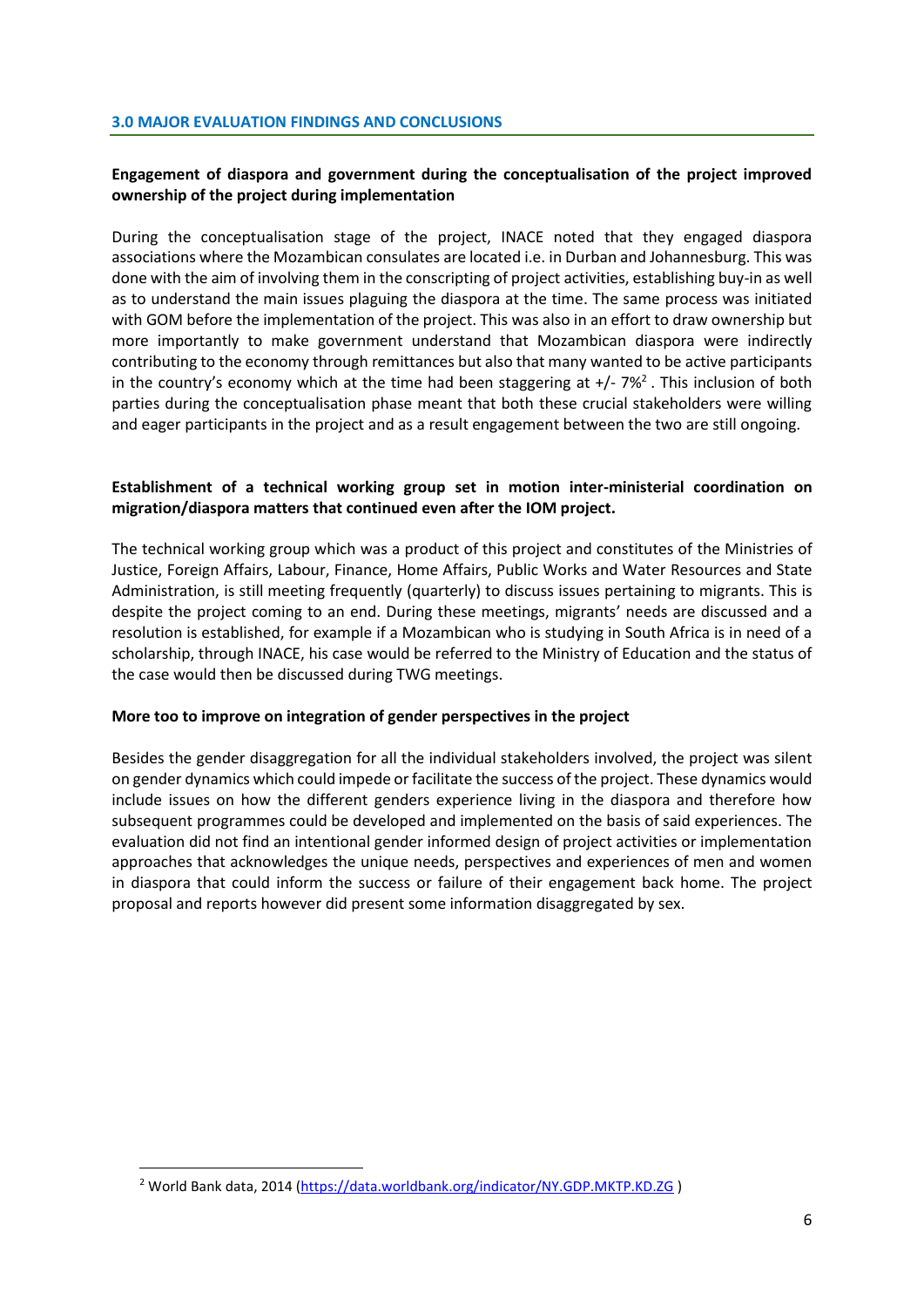### <span id="page-6-0"></span>3.1: MATRIX 1: EFFECTIVENESS OF THE PROJECT (Analysis through project results and indicators)

Overall Objective: *To encourage, enable and facilitate meaningful communication between the government of Mozambique and the Mozambican diaspora, with the aim of promoting diaspora engagement in Mozambique's development agenda.*

| <b>Indicators [I]</b> | <b>Achievements related to</b> | <b>Analysis of Effectiveness:</b> | <b>Recommendations</b>                          |
|-----------------------|--------------------------------|-----------------------------------|-------------------------------------------------|
|                       | <b>Indicators [I]</b>          | analysis                          |                                                 |
|                       |                                | of progress towards               |                                                 |
|                       |                                | achievements                      |                                                 |
| Percentage of         | 100% of those                  | Although the people               | The website needs to be                         |
| people interviewed    | interviewed felt that the      | interviewed expressed that        | revamped and functional so as                   |
| in evaluation who     | project did improve            | communications between the        | to ensure that engagement is                    |
| state that            | communications                 | diaspora and GoM have             | continuing and a better                         |
| communications        | between the diaspora           | improved, it must be noted        | measure of uptake of                            |
| have improved         | and the GOM. These             | that the interviews were with     | communication will need to be                   |
| following the         | were 50% males and             | GoM members mostly and            | sort in future.                                 |
| project               | 50% females                    | INACE which works with the        |                                                 |
| (disaggregated by     |                                | diaspora and not the diaspora     |                                                 |
| sex)                  |                                | themselves. Add to this the       |                                                 |
|                       |                                | website was no longer             |                                                 |
|                       |                                | functional after the project.     |                                                 |
|                       |                                | The website was key to            |                                                 |
|                       |                                | improving communications          |                                                 |
|                       |                                | between the two                   |                                                 |
|                       |                                | stakeholders                      |                                                 |
| <b>Number of</b>      | One study tour                 | This was achieved.                | Future projects should follow                   |
| exchange visits       | completed to Ethiopia          |                                   | up to ensure that the exposure                  |
|                       |                                |                                   | acquired from the visit                         |
|                       |                                |                                   | continues to be used and                        |
|                       |                                |                                   | replicated in Mozambique                        |
| Number and type       | 12 delegates were              | This was partly achieved as       | Need to address gender                          |
| of participants in    | involved in the study          | the study tour was supposed       | representability in these visits                |
| exchange visit        | tour (two women, 10            | to be attended by 10              | but more importantly find                       |
|                       | men)                           | delegates from government         | mechanisms to assess the role                   |
|                       |                                | with an equal split between       | of gender in diaspora                           |
|                       |                                | men and women.                    | engagements. Representation                     |
|                       |                                |                                   | alone isn't enough.                             |
| <b>Number of</b>      | Six sensitisation sessions     | This was achieved as per plan     | Sensitization and awareness                     |
| sensitisation         | were held.                     | and target achieved.              | creation<br>needs<br>to<br>be<br>$\overline{a}$ |
| sessions with key     |                                |                                   | continuous activity that future                 |
| stakeholders, with    |                                |                                   | projects should embrace so as                   |
| women in              |                                |                                   | to keep stakeholders mobilized                  |
| attendance            |                                |                                   | for the diaspora cause.                         |
|                       |                                |                                   |                                                 |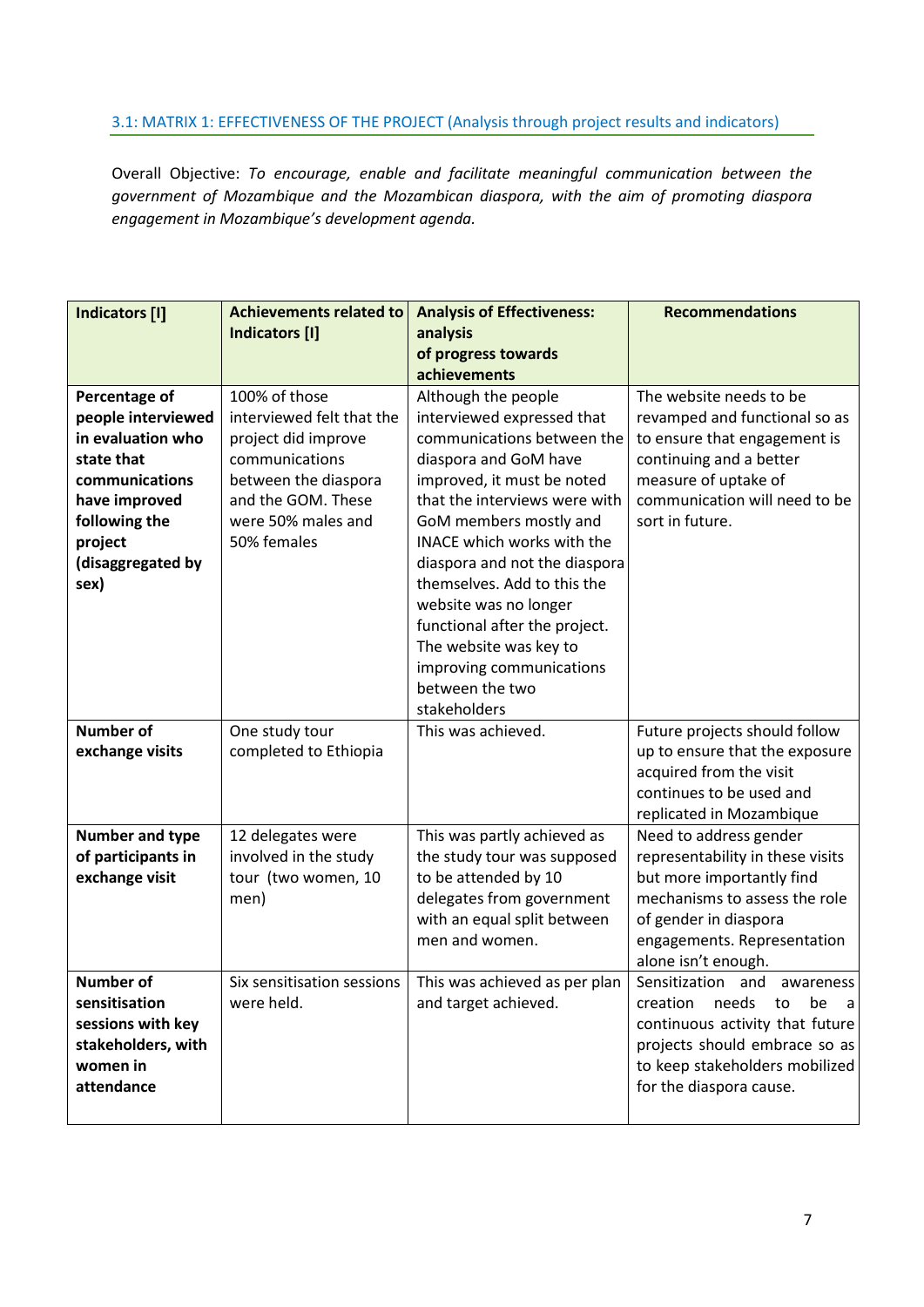| Number and type                       | 200 people (70 women                          | This was achieved as planned                                  | Continued programming in the                                    |
|---------------------------------------|-----------------------------------------------|---------------------------------------------------------------|-----------------------------------------------------------------|
| of diaspora                           | and 130 men) attended                         |                                                               | area of diaspora engagement is                                  |
| members coming to                     | the forum.                                    |                                                               | needed to implement the                                         |
| the national forum                    |                                               |                                                               | outcome of the national forum                                   |
| on Migration &                        |                                               |                                                               |                                                                 |
| <b>Development</b>                    |                                               |                                                               |                                                                 |
| (disaggregated by                     |                                               |                                                               |                                                                 |
| sex for all types)                    |                                               |                                                               |                                                                 |
| <b>Number of</b>                      | Interviews revealed that                      | This was partly achieved -                                    | The reason for the website not                                  |
| functioning tools in                  | three tools were in place                     | the reason being that as soon                                 | being functional was that there                                 |
| place for GoM to                      | during the project i.e.                       | as the project ended one tool                                 | were no resources available to                                  |
| communicate with                      | the Facebook page,                            | was no longer functioning                                     | manage the website. For                                         |
| the diaspora                          | WhatsApp Group where                          | and that is the website.                                      | subsequent phases of the                                        |
|                                       | all diaspora regions were                     |                                                               | project, there is a need to                                     |
|                                       | represented and were                          |                                                               | advocate for a budget to                                        |
|                                       | actively communicating                        |                                                               | maintain such products by                                       |
|                                       | on a daily basis, as well                     |                                                               | GoM.                                                            |
|                                       | as the website                                |                                                               |                                                                 |
| Increase in number                    | By the end of the project                     | Though the website was                                        | There is no clear baseline for                                  |
| of "hits" on online                   | the website and                               | active earlier as indicated by                                | this indicator to assess any                                    |
| tools from men and                    | Facebook were accessed                        | the number of hits, at the                                    | changes in the number of hits,                                  |
| women                                 | by 1224 visitors against                      | time of the evaluation the                                    | also the indicator reads as a                                   |
|                                       | the 300 initial ones.                         | website was not operational                                   | target - indicators have to be                                  |
|                                       |                                               | and so it wasn't possible.                                    | neutral.                                                        |
|                                       |                                               | Disaggregation by sex wasn't                                  |                                                                 |
|                                       |                                               | available also given that this<br>was based on number of hits |                                                                 |
|                                       | A database had been                           |                                                               |                                                                 |
| Number and type<br>(sex/age/professio | created but no one in                         | This made it impossible to<br>comment on whether this         | This was most likely due to the<br>fact that the then leader of |
| n) of diaspora                        |                                               | indicator was fully achieved                                  | INACE was seconded to a                                         |
| members                               | government could<br>pinpoint its location nor | or partly achieved                                            | position in the ministry of                                     |
| registered in                         | give details of the                           |                                                               | foreign affairs. In future when                                 |
| government                            | number and type.                              |                                                               | products are generated, they                                    |
| database                              |                                               |                                                               | should be shared widely within                                  |
|                                       |                                               |                                                               | the organisation to guarantee                                   |
|                                       |                                               |                                                               | continuation                                                    |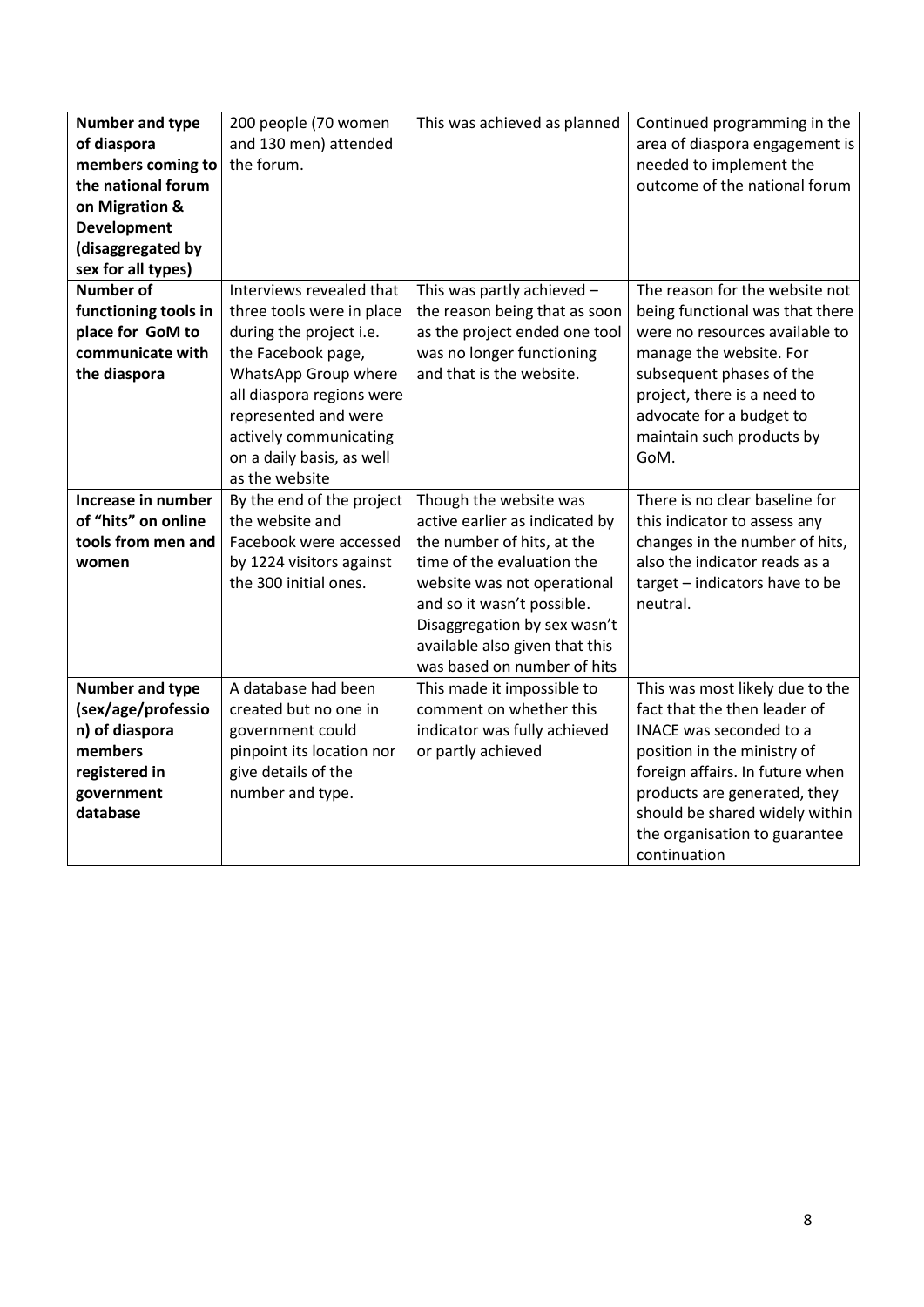**Outcome 1***: The Government of Mozambique and the Mozambican diaspora are engaging in regular, meaningful communication relating to Mozambique's national development*

The project definitely enhanced communication between the GoM and the Mozambican diaspora. However, what is not clear is what the result of that engagement has been, firstly for the national development of the country and secondly if this engagement has resulted in any removals of any obstacles and barriers which impede on the participation of the diaspora in this development.

| <b>RESULTS</b>                                                                                                                         | <b>ACHIEVEMENTS</b><br><b>RELATED</b><br><b>TO</b><br><b>RESULTS</b><br>(achieved<br>results)                      | <b>ANALYSIS OF EFFECTIVENESS</b><br>(Analysis<br>towards<br><b>of</b><br>progress<br>achievement)                                                                                                                                                                                                                                                                                                                                                                                                             | <b>RECOMMENDATIONS</b>                                                                                                                                                                                                                               |
|----------------------------------------------------------------------------------------------------------------------------------------|--------------------------------------------------------------------------------------------------------------------|---------------------------------------------------------------------------------------------------------------------------------------------------------------------------------------------------------------------------------------------------------------------------------------------------------------------------------------------------------------------------------------------------------------------------------------------------------------------------------------------------------------|------------------------------------------------------------------------------------------------------------------------------------------------------------------------------------------------------------------------------------------------------|
| Output 1.1:<br>Mechanisms are in place<br>for regular communication<br>between GoM and the<br>Mozambican diaspora                      | Facebook page<br>and the website<br>were<br>developed. The<br>TWG was also<br>put in place.                        | Partially achieved. Although the project<br>put in place two instrumental<br>mechanisms in place for diaspora<br>engagement, namely the tools with<br>which to enhance dialogue i.e. the<br>website and the Facebook page,<br>however one has subsequently fallen<br>away. The second is that of the standing<br>TWG which was established under the<br>project, although this is intra-<br>governmental, diaspora issues are tabled<br>and addressed by the different<br>ministries who sit within this TWG. | There's a need to<br>revamp the website<br>and also to explore<br>other ways to engage<br>with the diaspora<br>particularly those who<br>are residing in remote<br>areas. The traditional<br>methods of reach<br>would not suffice in<br>their case. |
| Output 1.2:<br>Diaspora members are<br>able to engage in<br>national development<br>through accessing INACE<br>communications platform | The national<br>forum was<br>conducted,<br>Facebook page,<br>WhatsApp<br>group and the<br>website were<br>created. | Partly achieved. The non-functionality of<br>the website has somewhat undermined<br>the efforts for engagement.                                                                                                                                                                                                                                                                                                                                                                                               | Similar<br>recommendation to<br>that of output 1.1.                                                                                                                                                                                                  |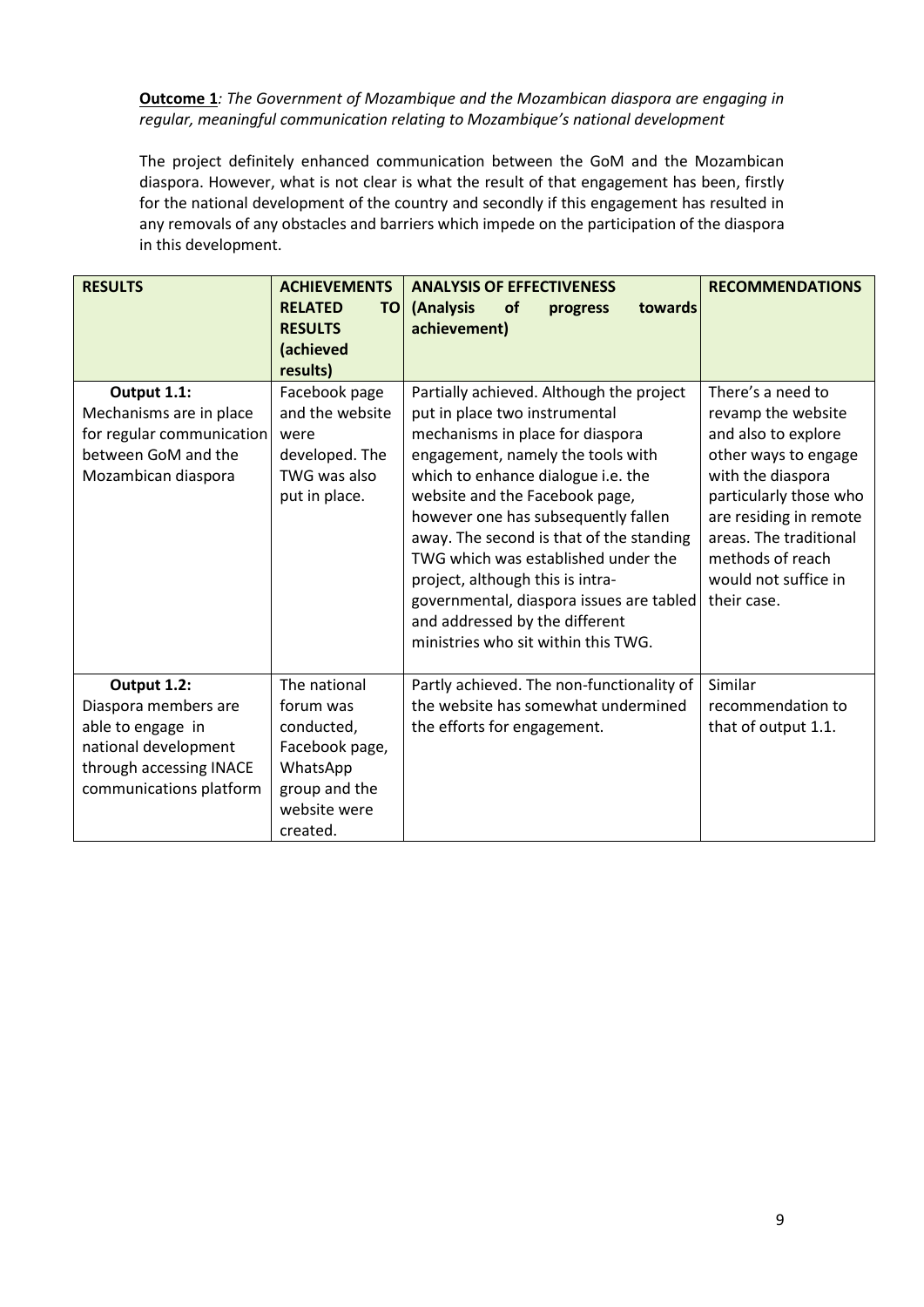### <span id="page-9-0"></span>3.2: MATRIX 2: OTHER EVALUATION CRITERIA (General Analysis and Recommendations by each evaluation criteria)

<span id="page-9-1"></span>

| <b>CRITERIA (summary of findings)</b>                               | <b>RECOMMENDATION</b>                                                              |
|---------------------------------------------------------------------|------------------------------------------------------------------------------------|
| Relevance: The project was and remains relevant. During and         | GoM needs to institute the website and                                             |
| since the end of the civil war in 1992, many Mozambicans opted      | continue engagements with the diaspora,                                            |
| leave Mozambique in pursuit of better economic<br>to                | particularly those with the scarce skills in an                                    |
| opportunities abroad. The migration has depleted the economy        | attempt to break down the barriers for their                                       |
| of skilled professionals in key social and industrial sectors,      | participation in the country. There is also a                                      |
| including as healthcare, education and engineering. This project    | need to conduct more research and mapping                                          |
| aimed at establishing some communication and<br>was                 | of diaspora in other countries particularly in                                     |
| engagement between the diaspora and the GoM with the aim of         | Southern Africa to better understand the                                           |
| developing the country.                                             | profile of its diaspora.                                                           |
| Efficiency and Cost-effectiveness: The project did achieve all of   | There is a need to mobilise funds or advocate                                      |
| its short-term results, although a budget revision had to be done   | for budget allocations for all tools developed                                     |
| with IOM Development Fund for the national forum. The project       | during project implementation. The website                                         |
| final financial report shows a budget expenditure rate of 100%      | especially needs to be reactivated as it is an                                     |
| of what was available for activity implementation (USD 198,474)     | important point of contact with diaspora.                                          |
| excluding the post project evaluation budget. The project           |                                                                                    |
| therefore utilized all of its allocated budget. A key concern is on |                                                                                    |
| the resources used to develop the website. As it is no longer       |                                                                                    |
| functional this doesn't align well with efficiency and thus efforts |                                                                                    |
| to revive the website are necessary.                                |                                                                                    |
|                                                                     |                                                                                    |
| <b>Effectiveness:</b> The project managed to produce all of the     | There's a need to revamp the website for                                           |
| intended outputs including the study tour to Ethiopia which was     | continued engagement with the diaspora. The                                        |
| a learning experience on how to manage diaspora and                 | website provides an important medium for                                           |
| government engagements as well as how to develop strategies         | information sharing and exchange.                                                  |
| which are conducive to ongoing engagement and participation         |                                                                                    |
| of the diaspora, the national forum where the actual                |                                                                                    |
| engagement was sought also took place, a website, Facebook          |                                                                                    |
| page and a database containing Mozambique diaspora in the           |                                                                                    |
| neighbouring country of South Africa was also developed. A TWG      |                                                                                    |
| was also formulated during the project and still remains. The       |                                                                                    |
| government noted that they still utilise the Facebook page to       |                                                                                    |
| promote engagement, however the website however is no               |                                                                                    |
| longer functional.                                                  |                                                                                    |
| <b>Impact:</b> The project did provide some impact, one of which    | IOM Mozambique needs to continue mobilizing                                        |
| include the GoM sustained TWG which tables any migration            | resources for more diaspora programmes. It is                                      |
| related queries/issues for potential resolution.<br>That the        | the cumulative effect of several significant                                       |
| committee still meets more than a year after the project ended      | projects that real impact can be observed.                                         |
| means that the project managed to change mind-sets and              |                                                                                    |
| increase sensitivity and attention to Mozambican diaspora           |                                                                                    |
| matters. It also speaks to an improved sense of ownership on the    |                                                                                    |
| part of government to improve diaspora engagement for the           |                                                                                    |
| benefit of the country and individual diaspora themselves.          |                                                                                    |
| <b>Sustainability:</b> The project did provide some impact, one of  | Other projects which require TWG's to                                              |
| which include the GoM sustained TWG which tables any                | implement can piggy back from this structure.                                      |
| migration related queries/issues for potential resolution.          | In the case of Mozambique, the AVRR Pilot<br>Action requires a TWG and as such the |
|                                                                     | recommendation would be to build on this                                           |
|                                                                     | already existing structure                                                         |
|                                                                     |                                                                                    |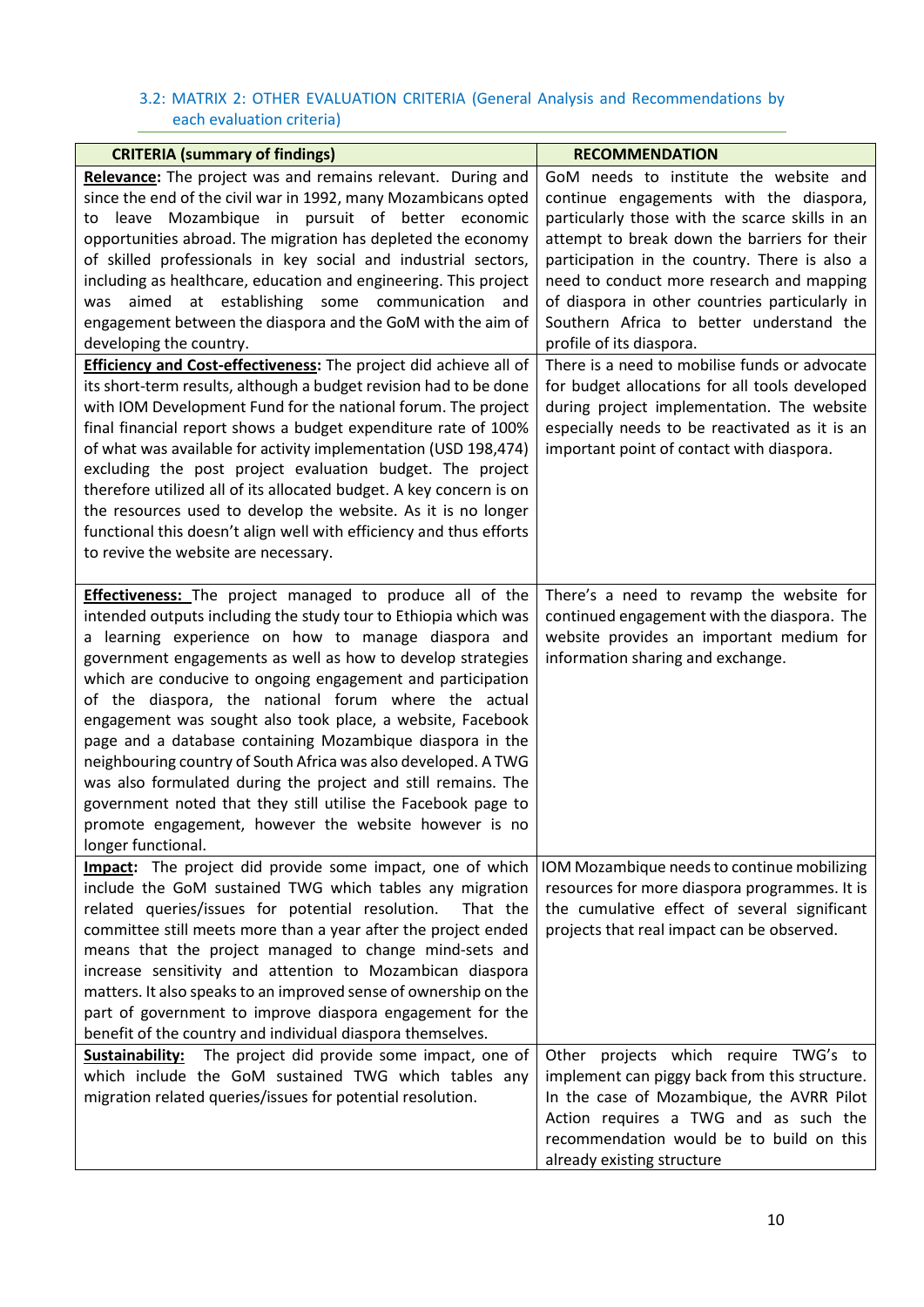- 1. **Revive the website**: The website represents a key tool for engagement with diaspora. There's a need to revamp the website and also to explore other ways to engage with the diaspora particularly those who are residing in remote areas. The traditional methods of reach would not suffice in their case. Once the website is revived GoM needs to continue engagements with the diaspora, particularly those with the scarce skills in an attempt to break down the barriers for their participation in the country.
- 2. **Diaspora mapping and profile:** There is also a need to conduct more research and mapping of diaspora in other countries particularly in Southern Africa to better understand the profile of its diaspora and more importantly focus on identifying opportunities, barriers and or obstacles to their participation in the national development agenda.
- 3. **Incentives for diaspora:** GoM also noted that the country faces a major skills challenge and perhaps one of the ways to develop those skills in country is through the provision of incentives for diaspora who are willing to come back and provide (and teach) those skills in the country, these include engineering, doctors, lawyers to name a few. Some diaspora from the agricultural sector, had expressed that they would be willing to go back to Mozambique for a short period of time, to impart their skills to farmers in the sector. There is a need for the removal of any obstacles and barriers which impede on the participation of the diaspora. This alone would be a great incentive for diaspora.
- 4. **More intentional mainstreaming of gender perspectives:** Emphasis on gender dynamics involved in diaspora engagement should be factored in during the development of the project, including other cross-cutting themes such as human rights. The project can improve on greater disaggregation of data, differentiating the unique circumstances, perspectives and experiences of male and female diasporas. All these dynamics dictate on the best approach to engage different diaspora gender groups. It is recommended that future project designs seek the assistance of the gender focal point (at the country or regional office) to assist in strengthening gender mainstreaming practices.